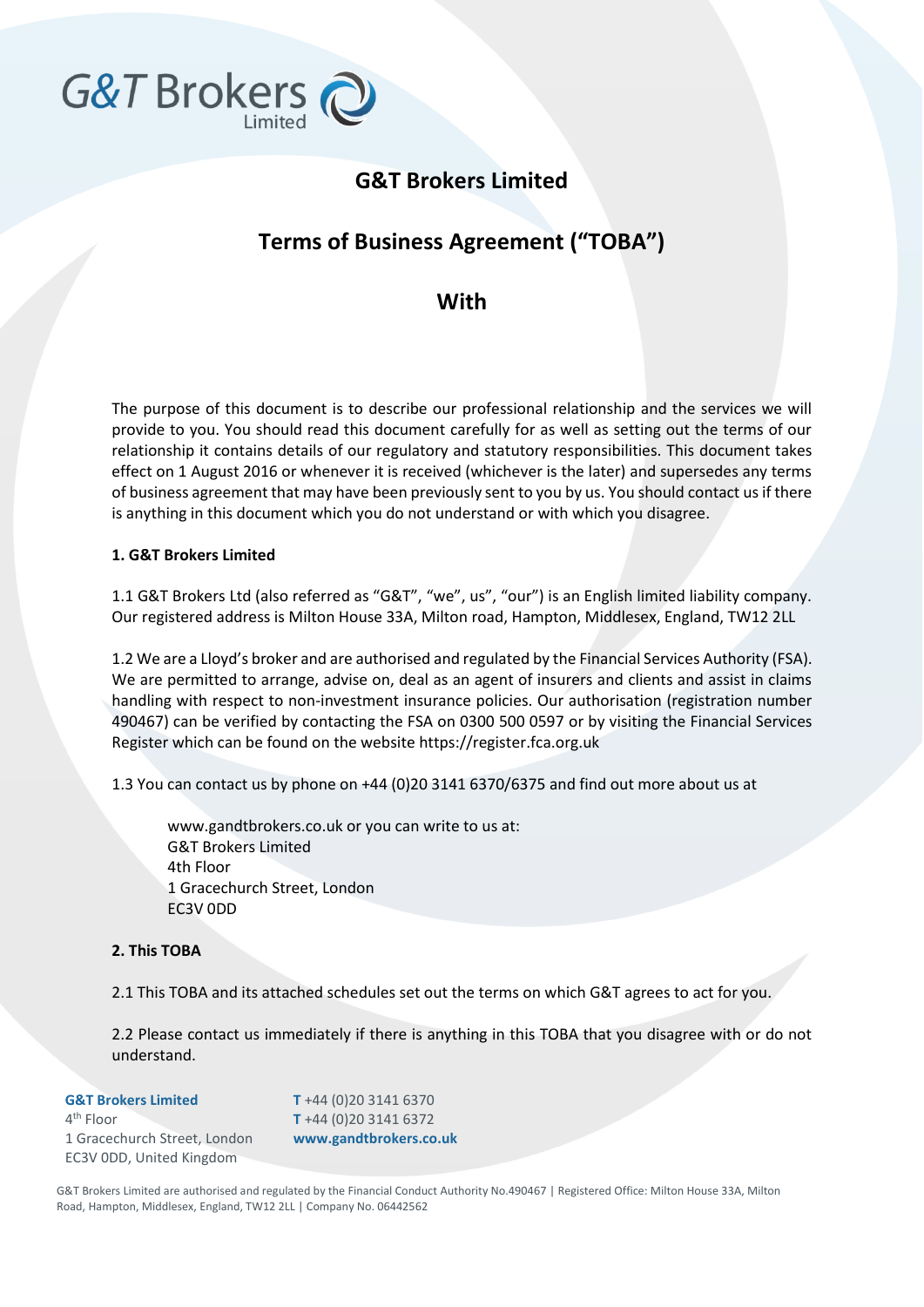# G&T Brokers

#### 2.3 References to:

- (a) "insurance" and "insurers" includes reinsurance and reinsurers;
- (b) "your" means your clients' if you are an intermediary and the context so requires.

2.4 As an insurance intermediary, we normally act as your agent and we arrange insurance with insurers which may be rated or unrated, according to the nature of the product required. However, we sometimes act as an agent of the insurer in relation to the coverage proposed, or the insurer may have outsourced to us certain work related to the administration of your contract. We will disclose to you where we act as agent of the insurer or provide services to the insurers when providing you with information on the coverage proposed. Generally we act as agent of an insurer when insurers have granted us a binding authority or managing general agency, which enables us to accept business on their behalf and immediately provide coverage for a risk. Further, we may arrange lineslips, which enable an insurer to bind business for itself and other insurers and we may manage these lineslips for such insurers. We may place your insurance business under a binding authority, managing general agency, lineslip or similar facility where we reasonably consider these match your insurance requirements/ instructions. We shall inform you whenever we bind your insurance risk under a facility. We do not offer advice in relation to tax, accounting, regulatory or legal matters (including sanctions) and you should take separate advice as you consider necessary regarding such matters.

2.5 If you instruct us to proceed with any insurance placement or to undertake any other insurance related service we will be doing so on these terms alone and they will have contractual effect between you and us.

2.6 From time to time, it may be necessary for us to amend or supersede these terms by new terms. Where this is the case, we shall notify you of the proposed changes and, unless we hear from you to the contrary within 28 days after such notification, the amendments or new terms will come into effect from the end of that period.

# **3. Our service to you**

3.1 We will provide insurance broking services ("the Services"). In providing the Services, we will:

(a) Explain the main features of products and the Services we are offering to you.

(b) We will discuss with you or your representatives your insurance requirements, including the scope of cover sought, limits to be sought and cost. Upon receipt of your instructions, whether written or oral, we will endeavour to satisfy your insurance requirements.

(c) Provide you with information about any insurance cover we recommend to you to enable you to decide to accept the insurance cover available, before it is bound. As your insurance intermediary we will answer any questions you may have on the proposed cover, its benefits, placement structure, restrictions, exclusions and conditions. You will be responsible for reviewing information on the insurance coverage recommended to you. If the coverage and

#### **G&T Brokers Limited** 4<sup>th</sup> Floor 1 Gracechurch Street, London EC3V 0DD, United Kingdom

**T** +44 (0)20 3141 6370 **T** +44 (0)20 3141 6372 **www.gandtbrokers.co.uk**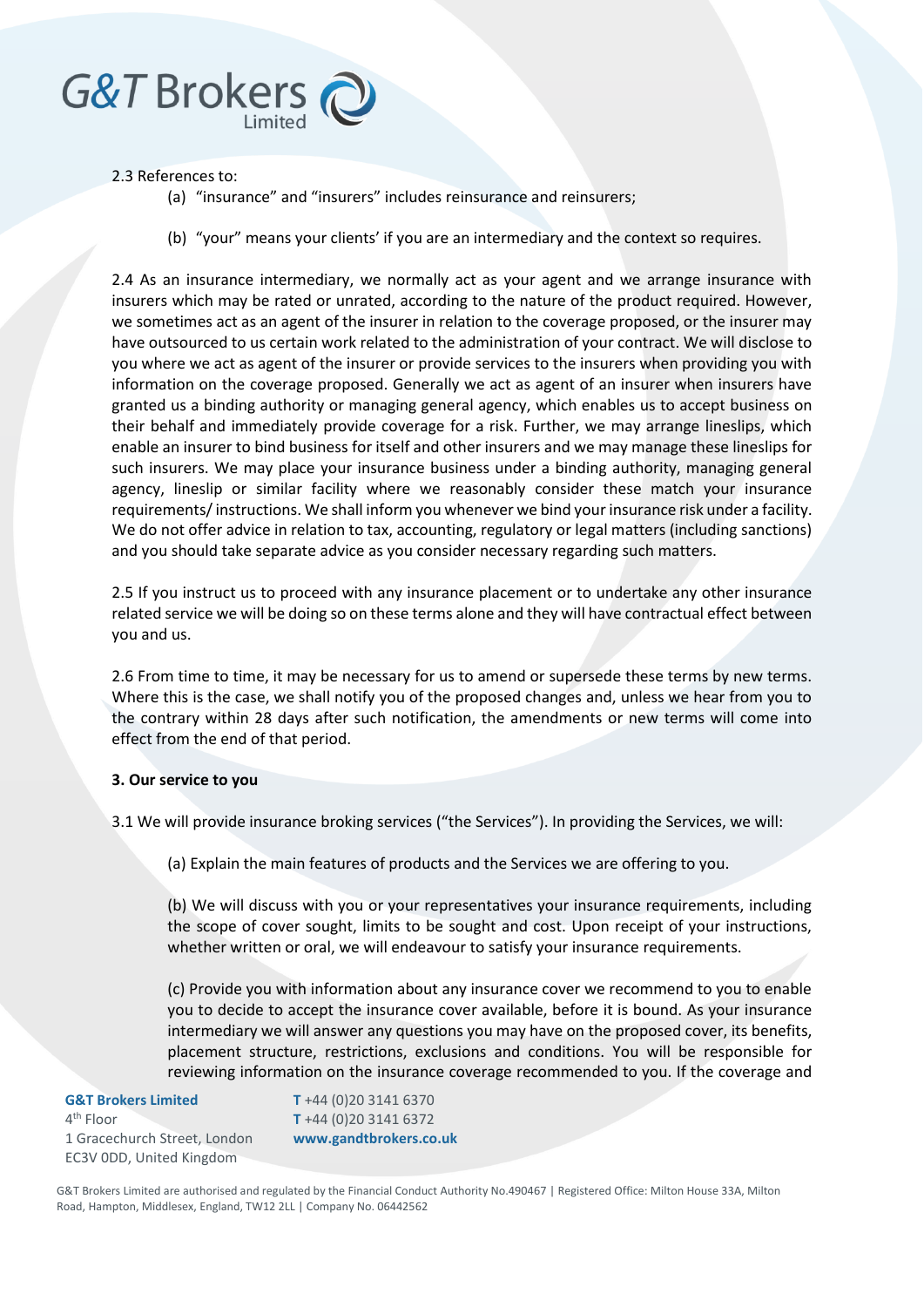

terms do not accord with your instructions you should advise us immediately. We shall automatically provide you with details of all the insurer quotations we recommend.

(d) Place your insurance only when you instruct us to, and during the course of the placement of your insurance we will endeavour to keep you informed of the progress of our negotiations and identify any inability to obtain the coverage sought by you

(e) Except where we agree with you otherwise, we will provide claims services for the period of our appointment.

#### **4. Market security**

4.1 We check the financial strength ratings provided by specialist agencies for each participating insurer and, based on these, we may seek your specific approval of some proposed security. We do not assess or guarantee the solvency of any insurer. As a consequence the suitability of any insurer rests with you and we will discuss with you any concerns you may have.

4.2 You should note that if an insurer who has granted risk transfer (see clause 8) to G&T becomes insolvent, any related premiums we hold for that insurer are deemed to have been paid to them and will not be returnable to you. Similarly, claims money held by us will also be returnable to the insurer or its liquidator.

4.3 We do not accept any liability for any unpaid amounts in respect of claims or return premiums due to you from a participating insurer who becomes insolvent or delays settlement.

#### **5. Evidence of cover and policy documentation**

5.1 We will promptly send you evidence of cover in the form of an insurance policy, a certificate of insurance, a copy of our placing slip, or an insurer or G&T produced insurance document. You should examine any insurance documents very carefully to ensure that they meet your requirements. If the documents do not meet your requirements, if you feel they are incorrect, if you do not understand them, or if you are dissatisfied with the insurance security, please advise us immediately. Otherwise, we will assume that the documentation meets your requirements. In any event, it is important for you to keep your insurance documents safe.

5.2 We will retain documents relating to business placed on your behalf in electronic or paper format in line with market practice.

5.3 Any slip evidencing insurance placed by us on your behalf belongs to and remains the property of G&T.

#### **6. Non-payment of premium**

6.1 Should you or your agents fail to pay the premium or any instalment of it in full with cleared funds in the invoiced currency by the due date, the insurance contract may be cancelled by us or by insurers in accordance with any cancellation clause in the policy.

| <b>G&amp;T Brokers Limited</b><br>$4th$ Floor | T +44 (0) 20 3141 6370<br>T +44 (0) 20 3141 6372 |
|-----------------------------------------------|--------------------------------------------------|
| 1 Gracechurch Street, London                  | www.gandtbrokers.co.uk                           |
| EC3V ODD, United Kingdom                      |                                                  |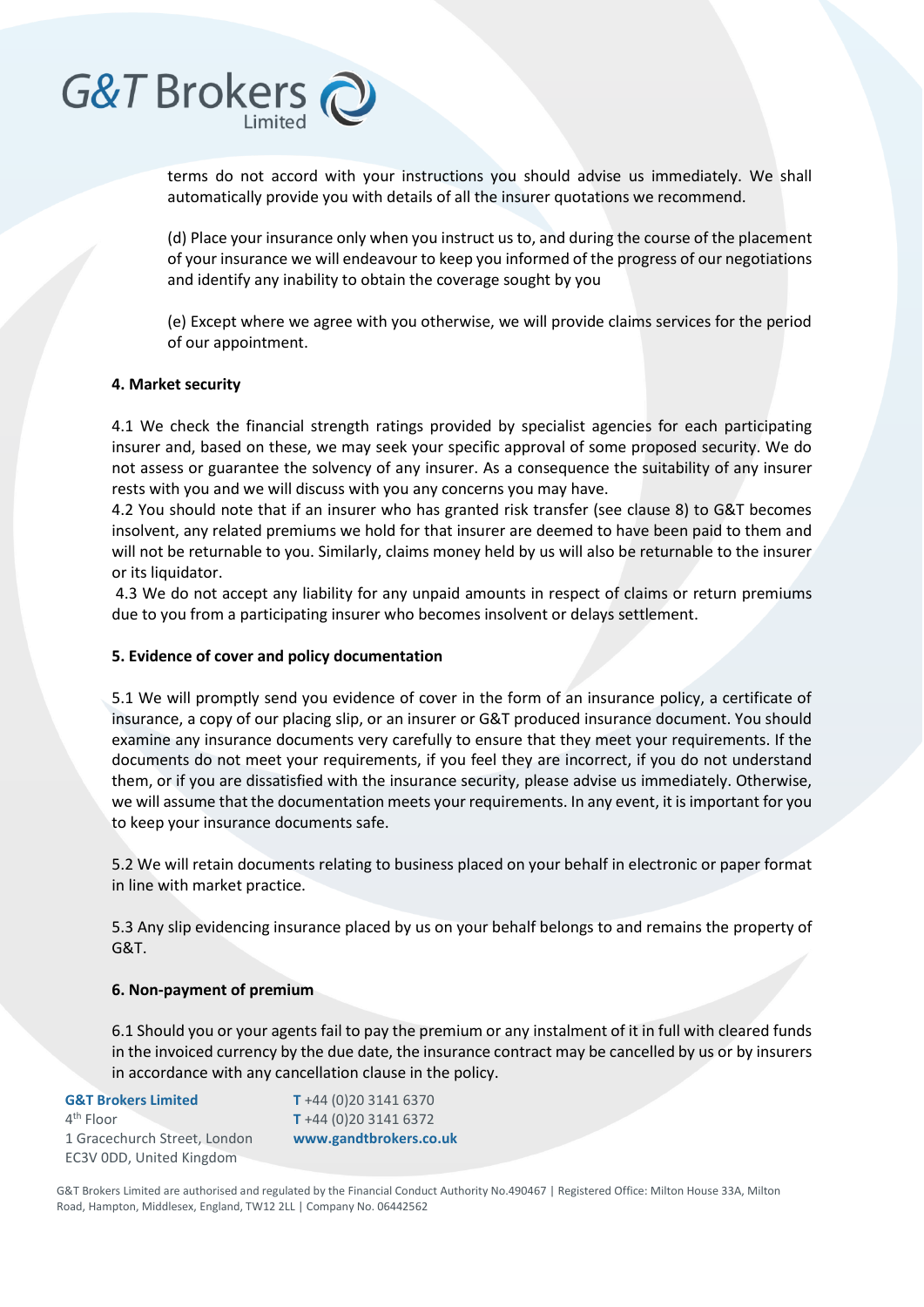

6.3 Where applicable and where the relevant details have been passed to us, any other party with an interest in the insurance contract will be advised of any non-payment of premium and given the opportunity to pay the outstanding amounts.

#### **7. Currency**

**G&T Brokers** 

7.1 When conducting your business we may have to convert funds to another currency in order to settle amounts due to insurers. If a repayment of funds is due to you or is requested by you after conversion, then any such repayment will be made in the currency to which the funds have been converted. Any shortfall arising from exchange differences remains your liability.

7.2 If you pay a premium in a different currency or to a bank account in a different currency from that requested, we may, at our discretion, either return the funds to you or convert the money to the required currency. In the latter case, the converted funds will be applied against the amount due with any shortfall arising from exchange differences remaining your liability.

#### **8. Client money**

8.1 We hold money received from you, or to pay to you, as "client money", either:

(a) in trust for you in a statutory trust bank account which, in the unlikely event of our failure, is available to clients ahead of insurers and other creditors; or

(b) as agent of your insurers under agreements with some insurers specifying that premiums and claims monies received by us are held as agent for those insurers. This is termed "risk transfer".

8.2 We may hold and co-mingle client money as defined at clause 8.1 in the statutory trust bank accounts, provided the insurer subordinates its rights in the money to those of our clients. As the trust bank account protects money held on either basis, we will not usually inform you on which basis we hold the money we have received from you or for you.

8.3 We may transfer your money to another intermediary in some cases. However your money will be protected at all times because of the requirements of FCA rules. We may not use it to pay ourselves commissions before we receive the premium from our client. By accepting this Terms of Business Agreement, you are giving your consent for us to operate in this way.

8.4 Notwithstanding the operation of the trust bank account as described above, we do not:

**G&T Brokers Limited** 4<sup>th</sup> Floor 1 Gracechurch Street, London EC3V 0DD, United Kingdom

**T** +44 (0)20 3141 6370 **T** +44 (0)20 3141 6372 **www.gandtbrokers.co.uk**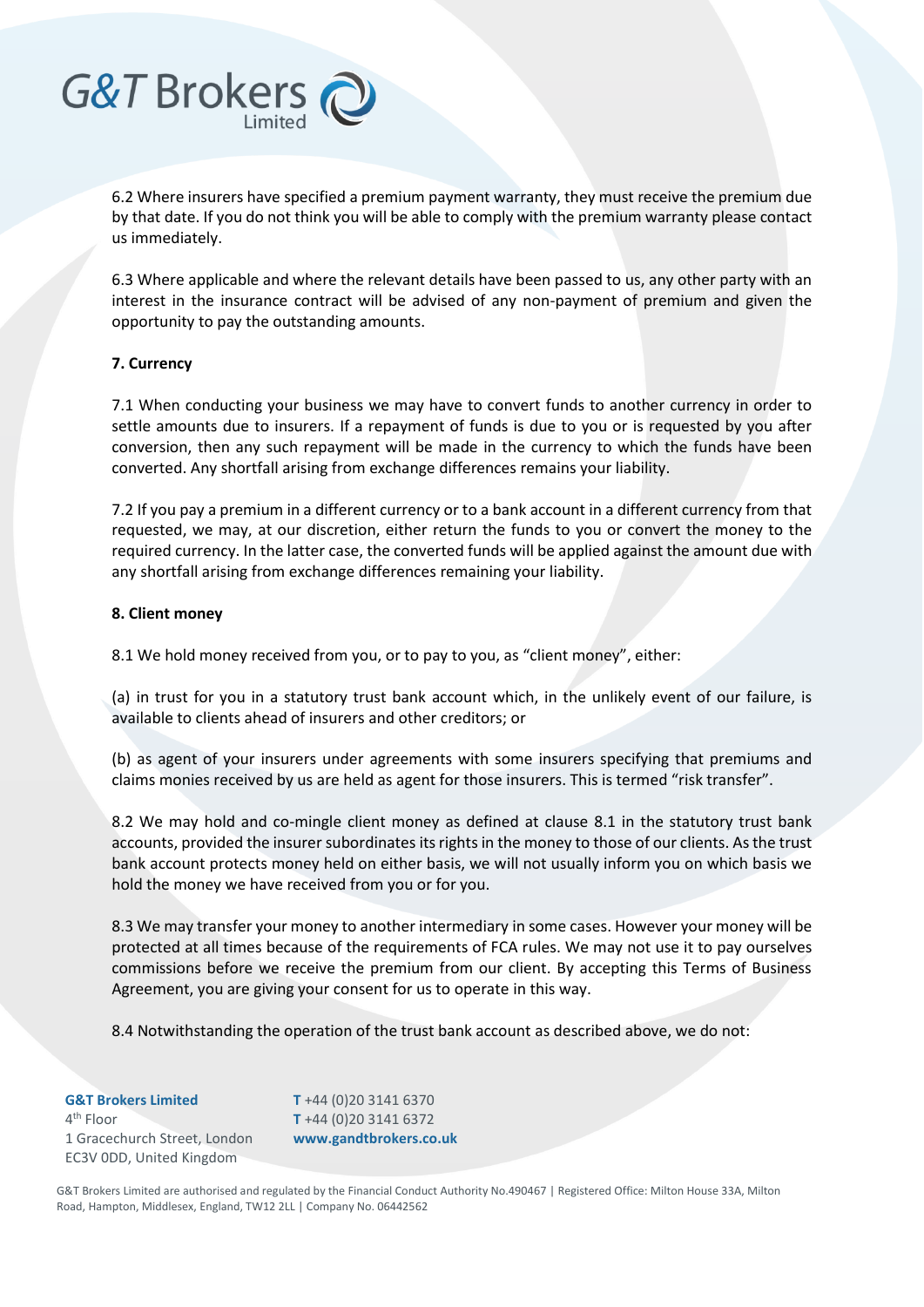

(a) Fund premium on your behalf to insurers and you agree that we will not be deemed to have been paid premium by you; or

(b) Fund claims to you due from insurers.

8.5 Any interest earned on your money held by us and any investment returns on any segregated designated investments will be retained by us for our own use, rather than paid to you. We may hold separately permitted designated investments with a value at least equivalent to the money that would otherwise have been paid into the statutory trust account. If we do so, we are responsible for any resultant shortfall in your money held by us.

8.6 Your money will normally be deposited in client accounts with banks meeting the FCA criteria for approved banks; in the unlikely event where they do not, it will still be held in a designated bank account. We may transfer your money to other banks or intermediaries, including those outside the UK, where the legal and regulatory regime will be different. In the event of their failure this money may be treated in a different manner.

8.7 Where you do not wish your money to be passed to a particular bank, intermediary or jurisdiction, you should tell us.

8.8 You will provide settlement with cleared funds of all monies due in accordance with the payment date(s) specified in our debit note or other relevant payment documentation ("Payment Date"). Failure to meet the Payment Date may lead to insurers cancelling your contract, particularly where payment is a condition or warranty of a contract. It is imperative that you meet all payment dates. We are under no obligation to pay premium by the Payment Date to insurers on your behalf.

8.9 By accepting this Terms of Business Agreement, you are giving your consent for us to treat your money in this way. Please notify us immediately if you have any objection or query.

# **9. Warranties and subjectivities**

9.1 It is very important that you familiarise yourself with all the terms of any insurance contract that you are party to. In particular, you must treat any warranties seriously and comply strictly with them. Failure to do so will entitle the insurer to terminate your insurance contract. If you have any doubts or reservations, you should tell us.

9.2 Subjectivity in your insurance contract may lead to the contract being invalidated or coverage prejudiced if the subjectivity remains outstanding. It is very important that you promptly satisfy the subjectivity so that it can be removed.

#### **10. Duty of disclosure**

10.1 Consumers: You must take reasonable care not to make a misrepresentation to the insurer. This means that all the answers you give and statements you make as part of your insurance application, including at renewal and when an amendment to your policy is required, should be honest and

#### **G&T Brokers Limited** 4<sup>th</sup> Floor 1 Gracechurch Street, London EC3V 0DD, United Kingdom

**T** +44 (0)20 3141 6370 **T** +44 (0)20 3141 6372 **www.gandtbrokers.co.uk**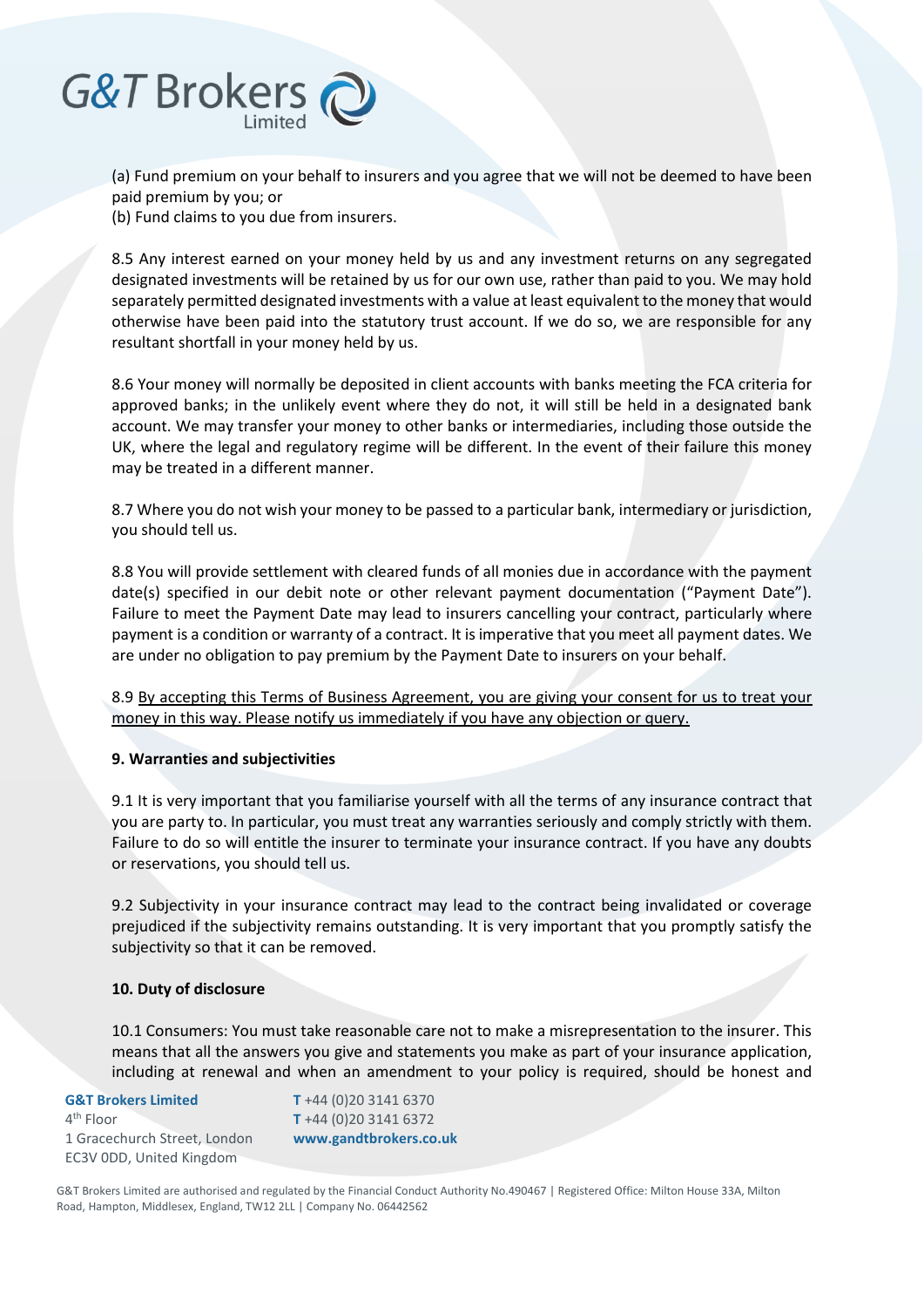

accurate. If you deliberately or carelessly misinform the insurers, this could mean that part of or all of a claim may not be paid.

10.2 Commercial customers: If the insurance is arranged wholly or mainly for purposes related to your trade, business or profession you have a duty to make a "fair presentation of risk" defined as one:

- $\Box$  which makes a disclosure of every material circumstance which the insured and/or senior management and/or anyone responsible for arranging your insurance knows or ought to know or disclosure which gives insurers sufficient information to put a prudent insurer on notice that it needs to make further enquiries for the purpose of revealing those material circumstances;
- $\Box$  which makes the disclosure in a manner which would be reasonably clear and accessible to a prudent insurer;
- $\Box$  in which every material representation as to a matter of fact is substantially correct and every material representation as to a matter of expectation or belief is in good faith

Your duty of fair presentation applies at the start of the policy, at renewal and when any variation of the policy is arranged. If you fail to make a fair presentation, the insurer may refuse to pay your claim or reduce the settlement amount, depending on the circumstances.

#### **11. Your liability for tax**

11.1 Unless there is a legal requirement for us to do so, it is your obligation to make declarations in respect of and to account for tax on all insurance transactions.

#### **12. Remuneration**

12.1 We are normally remunerated by commission or brokerage earned on insurances placed, or by a fee negotiated and agreed with you. As this remuneration is earned on placement, we will be entitled to retain it (or to receive it where unpaid) even if policies placed by us are cancelled. Where we place multi-year policies we will be entitled to retain all commission upon placement even if such policies are cancelled.

12.2 It may, at times, be appropriate (and for your benefit) for us to use other parties such as wholesale brokers, excess and surplus lines brokers, underwriter managers, managing general agents or reinsurance intermediaries. These parties may also earn and retain commissions for their role in providing products and services for you.

12.3 if you wish us to carry out any task beyond the Services you initially require, these will be subject to an additional fee and/or brokerage. We will not impose any fees or additional charges on you without prior notification or discussion.

**G&T Brokers Limited** 4<sup>th</sup> Floor 1 Gracechurch Street, London EC3V 0DD, United Kingdom

**T** +44 (0)20 3141 6370 **T** +44 (0)20 3141 6372 **www.gandtbrokers.co.uk**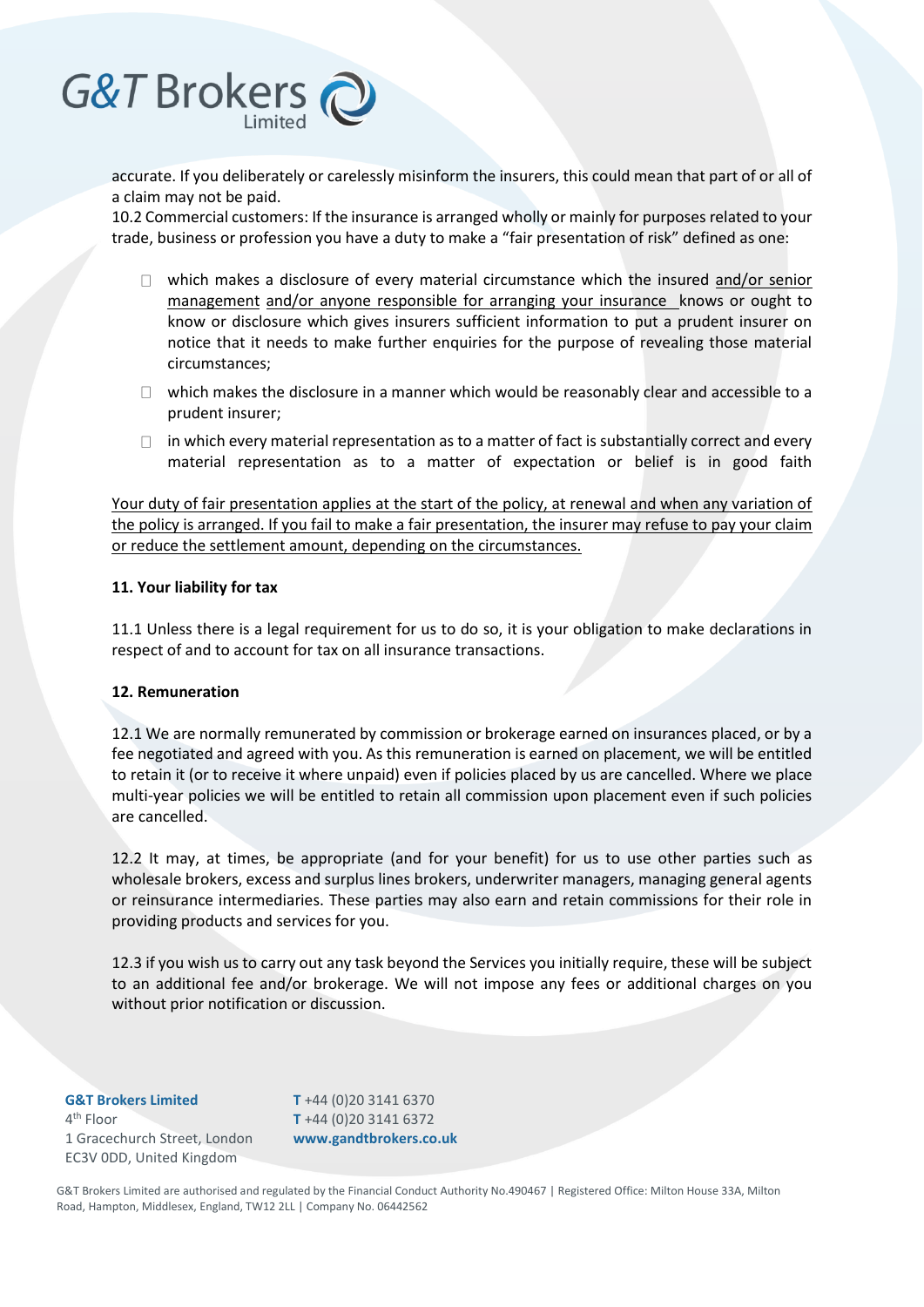

12.5 As a commercial customer, you may ask us at any time to disclose the commission we receive for placing your insurance business.

#### **13. Conflicts**

G&T Brokers

13.1 In the event that we identify a conflict of interest in our providing the Services to you, we will immediately notify you and, where we are able to do so, will agree how to continue to provide the Services.

13.2 During the submission and consideration of any claim that you may have under an insurance contract we may provide, and be separately remunerated for, limited services to your insurers. In performing these services we will always use reasonable endeavours to avoid a conflict of interest. Should we consider, however, that a conflict has arisen, then we shall take no further action on behalf of the insurer without your written approval.

#### **14. Claims**

14.1 You must notify us immediately of all details of any incidents that could give rise to a claim and provide us with all material information in order for us to assist you to comply with the terms of your insurance contract. Failure to notify an incident immediately may give insurers the right to avoid paying your claim.

14.2 Where claims are to be dealt with by you with insurers directly we will provide you advice and support as necessary. We may use third party claims handling services, however, where we intend to do so we shall inform you prior to the inception of the insurance contract

14.3 We will promptly inform you of the acceptance or denial of your claim, together with any explanation of that insurer's reasons.

14.4 We will provide a claims handling service for you as long as you remain a client of G&T. However, if you cease to be our client but request us to handle any claim on your behalf, we reserve the right to charge for such services.

#### **15. Complaints and compensation arrangments**

15.1 Should you have any cause for complaint about our services, please, raise the matter in the first instance with the person who handles your account. Alternatively, all complaints should be addressed to:

#### **G&T Brokers Limited** 4<sup>th</sup> Floor 1 Gracechurch Street, London EC3V 0DD, United Kingdom

**T** +44 (0)20 3141 6370 **T** +44 (0)20 3141 6372 **www.gandtbrokers.co.uk**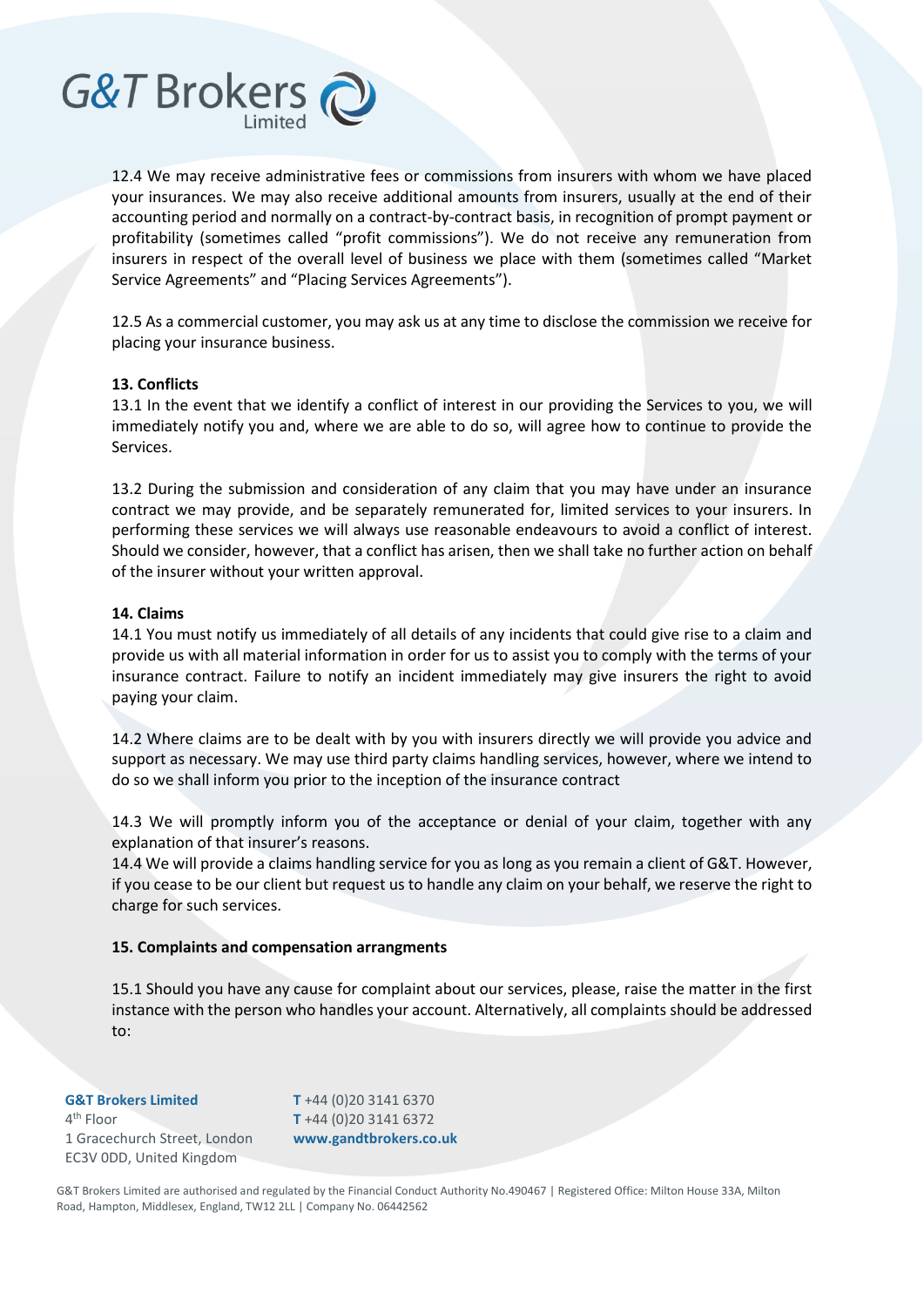

The Managing Director G&T Brokers Limited 4th Floor 1 Gracechurch Street, London EC3V 0DD

We will advise you of the person dealing with your complaint and we will send you a copy of our complaints procedure.

15.2 If we are unable to settle your complaint with us, you may be entitled to refer it to:

#### The Financial Ombudsman Service.

You can contact the Financial Ombudsman Service by telephone on 0800 0 234 567 and further information is available at http://www.financial-ombudsman.org.uk/. If you do decide to refer any matter to the Financial Ombudsman Service your legal rights will not be affected. We will provide a summary of our complaints handling procedures should you make a complaint which we cannot resolve informally and at any other time, upon your request.

15.3 We are covered by the Financial Services Compensation Scheme. You may be entitled to compensation if we cannot meet our obligations. This depends on the type of business and the circumstances of the claim. Insurance advising and arranging is covered for 90% of the claim, without any upper limit. For compulsory classes of insurance, insurance advising and arranging is covered for 100% of the claim, also without any upper limit. Further information about compensation scheme arrangements is available from the FSCS on 0800 678 1100 or 020 7741 4100 or by visiting http://www.fscs.org.uk/.

# **16. Confidentiality**

#### 16.1 Protecting your information

We take your privacy extremely seriously and we will only use your personal details in line with our Privacy Notice. Please read our Privacy Notice carefully which can be viewed on our website and contact us immediately if you have any queries. Where necessary, for example where we would like to use your data for some marketing purposes, we shall ask for your specific consent to do so. Your personal information includes all of the details you have given us to process your insurance policy (we will not ask for more information than is necessary). We may share your data with Third Parties relevant for the provision and ongoing performance of your insurance policy. Your data may be transferred outside the UK to Third Countries. We will not sell, rent or trade your data under any circumstances. All of the personal information you supply to us will be handled strictly in accordance with the applicable Data Protection regulations and legislation.

#### **G&T Brokers Limited** 4<sup>th</sup> Floor 1 Gracechurch Street, London EC3V 0DD, United Kingdom

**T** +44 (0)20 3141 6370 **T** +44 (0)20 3141 6372 **www.gandtbrokers.co.uk**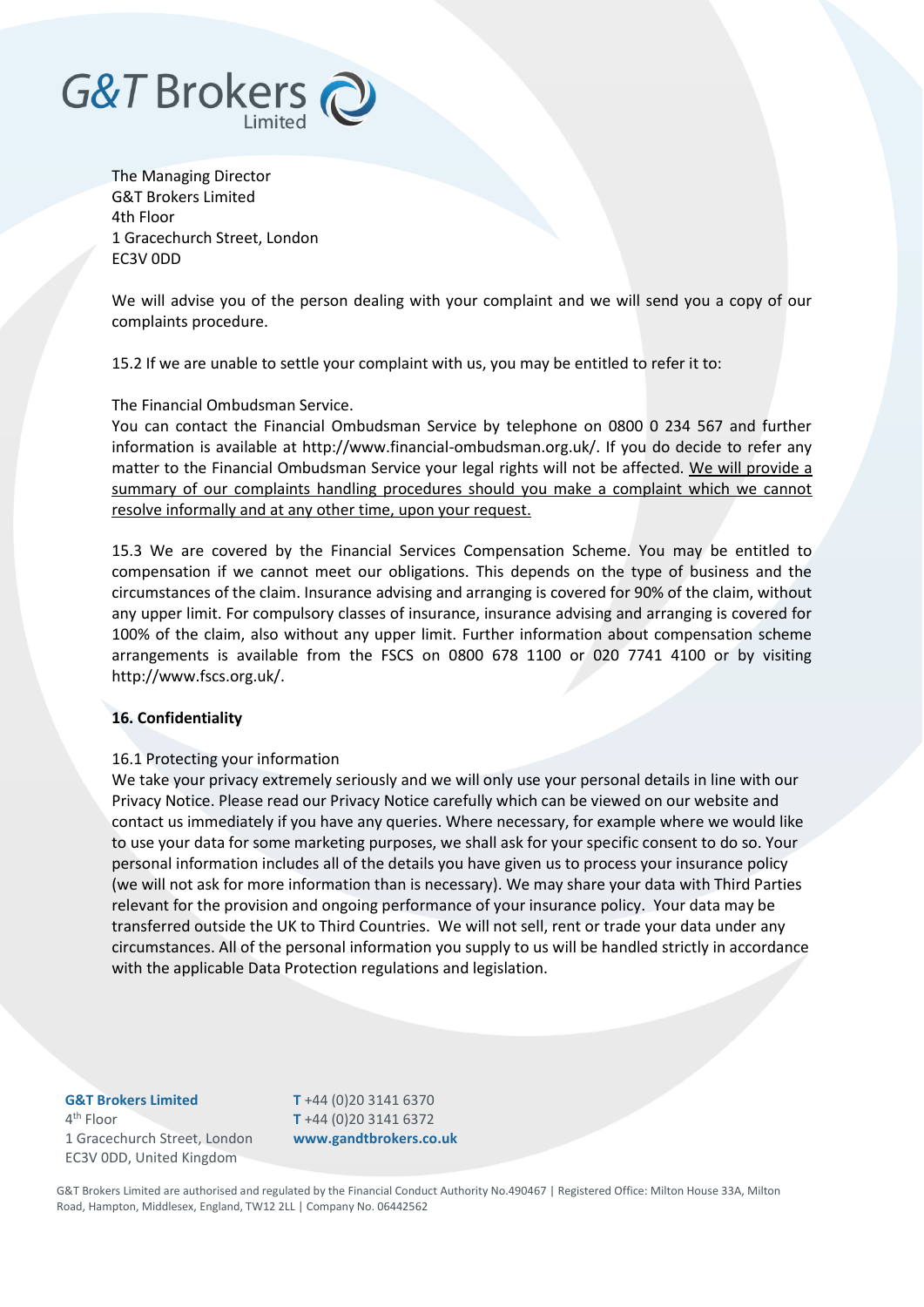# **G&T Brokers**

### **17. Money laundering /Proceeds of crime**

17.1 We are obliged by UK money laundering regulations to undertake customer due diligence measures to verify the identity of clients, and to seek further information from you if you request us to make any payments to a third party. We are obliged to report to the National Crime Agency any suspicion of money laundering or terrorist financing activity and we are prohibited from disclosing any such report.

#### **18. Compliance**

18.1 We will pay due regard to, and you agree to co-operate with us to ensure compliance with, any applicable international economic, financial or trade sanctions legislation.

18.2 We will not be involved in the offering, promising or giving of any financial or other advantage to any person in breach of any law against bribery (including the Bribery Act 2010). We are required to maintain anti-corruption/bribery policies and procedures which seek to prevent corruption/bribery offences and so we may take, or omit to take, any action where reasonably necessary to comply with such policies and procedures.

# **19. E-mails**

19.1 As part of our day-to-day communications with you, we may utilise e-mail and this will be acceptable, unless you advise us to the contrary.

19.2 By communicating with us via e-mail you cannot later contend that this method of communication was invalid or unenforceable on that basis alone. You will also be taken to appreciate and accept its inherent risks and that communication in this form is writing for the purpose of any law or regulation when writing is required.

# **20. Termination of our Services**

20.1 Whilst our wish is to retain the business and goodwill of our clients, you or we may terminate the services by giving one month notice in writing. In the event our services are terminated by you, we will be entitled to receive any and all fees or brokerage payable (whether or not the same have been received by us) in relation to contracts placed by us.

# **21. Third party rights**

21.1 This TOBA is not intended to and it does not confer a benefit or remedy on any third party, whether by virtue of the Contract (Rights of Third Parties) Act 1999 or otherwise, save for the employees' right to enforce the terms of Schedule B. Further, we may rescind or vary this TOBA as it applies to you, whether in whole or in part without the consent of any third party.

#### **22. No Joint Venture**

| <b>G&amp;T Brokers Limited</b> |  |  |
|--------------------------------|--|--|
| $4th$ Floor                    |  |  |
| 1 Gracechurch Street, London   |  |  |
| EC3V ODD, United Kingdom       |  |  |

**T** +44 (0)20 3141 6370 **T** +44 (0)20 3141 6372 **www.gandtbrokers.co.uk**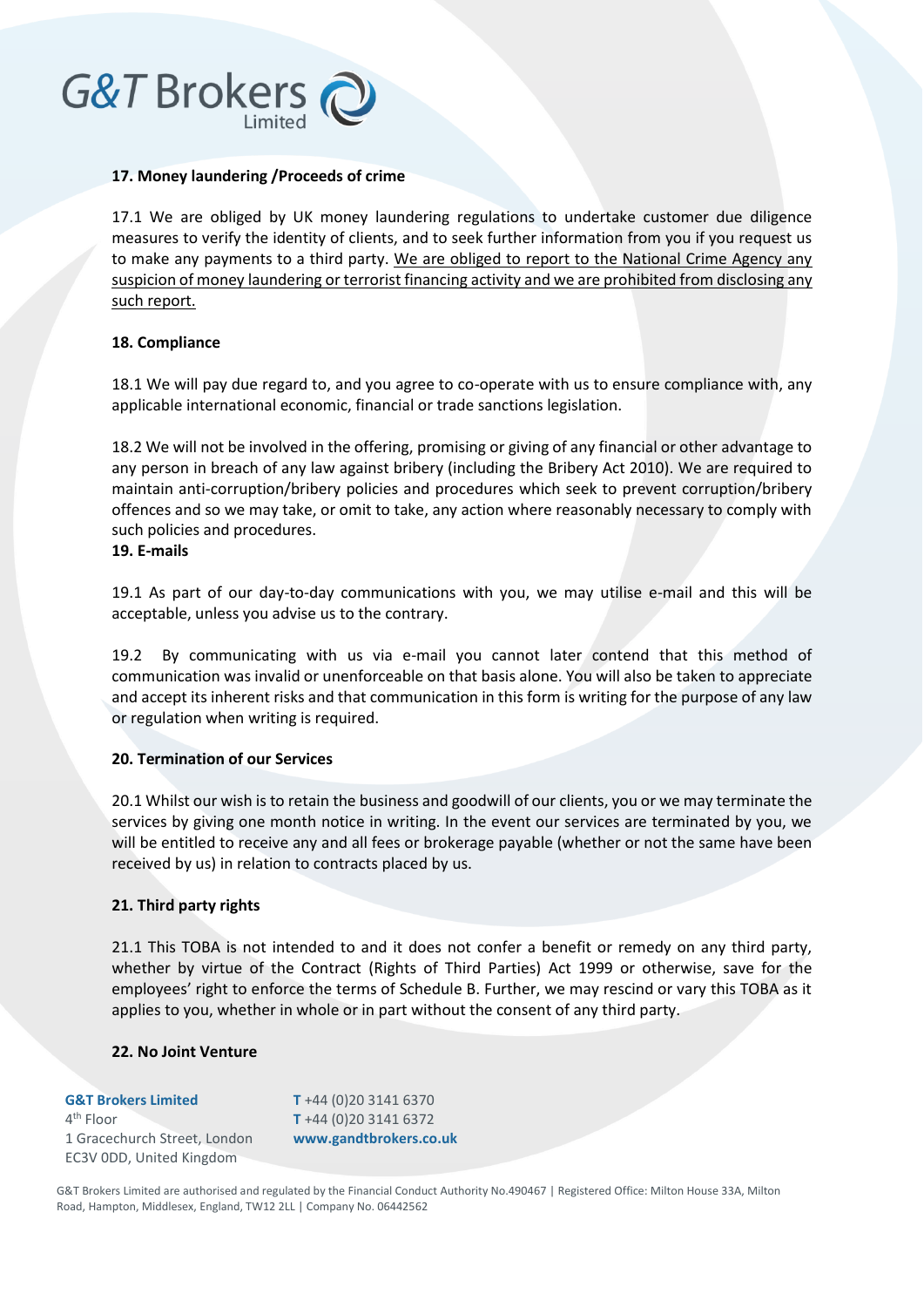

22.1 Neither this TOBA nor any actions taken by either you or us pursuant to this TOBA will create or be construed as creating a partnership association, joint venture or other co-operative entity between you and us.

#### **23. Language**

23.1 Unless otherwise agreed with you in writing, all evidence of cover and other documentation provided to you, and any discussion with you, will be in English. Unless we have agreed otherwise with you, please ensure that any documentation and/or instructions that you provide to us are always in English.

#### **24. Intellectual property**

24.1 We shall retain all title, copyright, patents and other intellectual property rights to all methodologies and documents used in our provision of the Services to you.

#### **25. Authority to give instructions**

25.1 Unless instructed otherwise, we shall assume that all of your employees, directors and officers who give us instructions are authorised to do so and that we may act on oral instructions.

#### **26. Governing law and jurisdiction**

26.1 This TOBA, any associated letter/correspondence and our business relationship with you are governed by English law and are subject to the exclusive jurisdiction of the High Court in London

# **27. Severability**

27.1 If any term of this TOBA, or any part of such term, is or becomes illegal, invalid or unenforceable in any respect, then the remainder of the TOBA will remain valid and enforceable

#### **28. Entire agreement**

28.1 This TOBA, including, for the avoidance of doubt Schedule A, constitutes the entire agreement between both you and us with regard to our engagement and supersedes all proposals, prior discussions and representations, oral or written, between both of us relating to the Services.

#### **29. Force majeure**

29.1 We shall not be liable to you if we are unable to perform the Services as a result of any cause beyond our reasonable control. In the event of any such occurrence affecting us we shall notify you as soon as reasonably practicable.

### **G&T Brokers Limited**

4<sup>th</sup> Floor 1 Gracechurch Street, London EC3V 0DD, United Kingdom

**T** +44 (0)20 3141 6370 **T** +44 (0)20 3141 6372 **www.gandtbrokers.co.uk**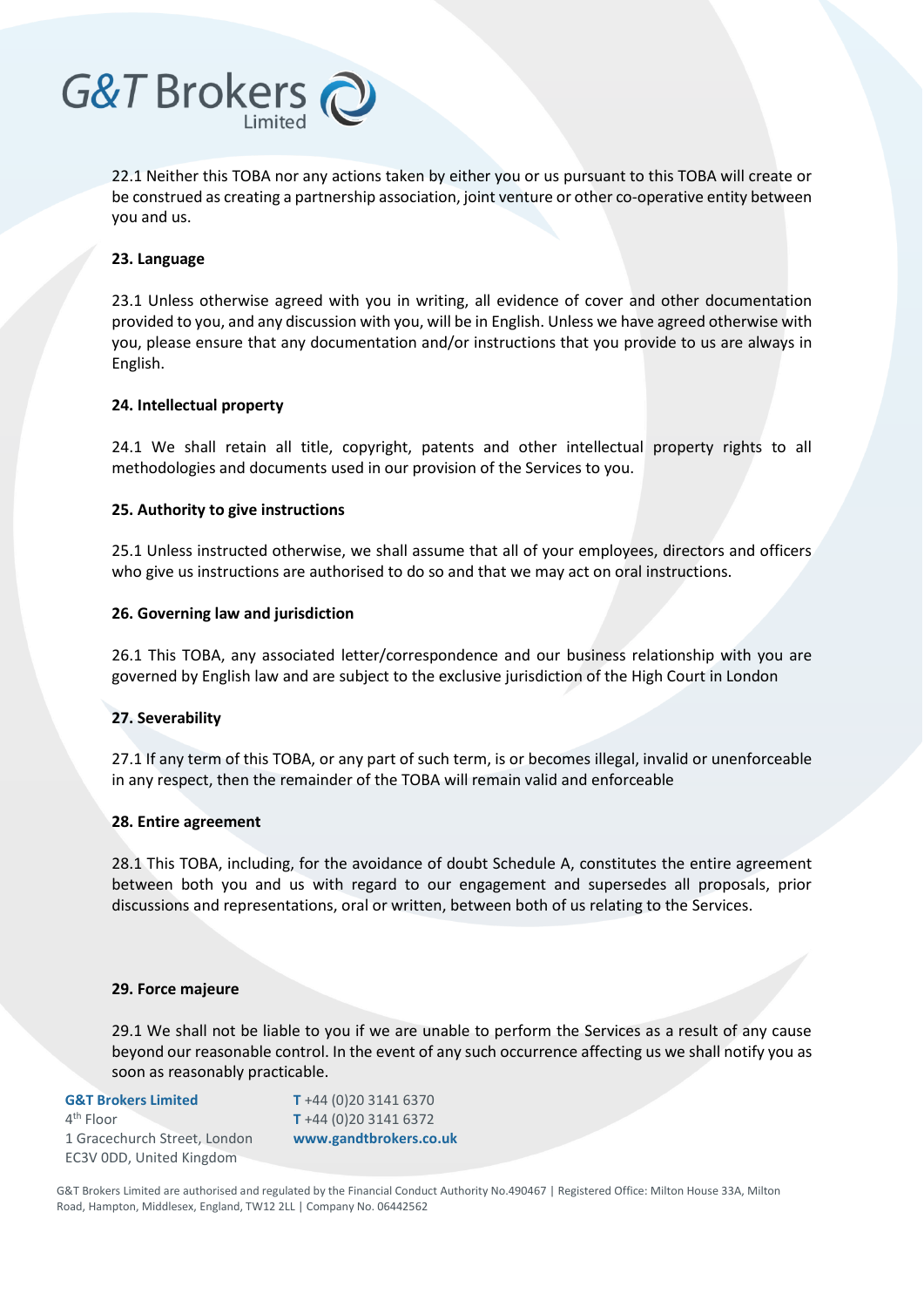# G&T Brokers

#### **30. Your acceptance of these terms**

30.1 It is deemed that you consent to working with us based on the terms of this TOBA if, having received this TOBA, you instruct us and/or continue to do business with us.

#### **How to cancel**

You may have a statutory right to cancel a policy you take out through us within a short period. Please refer to your policy summary or your policy document for further details. If you cancel within the statutory cancellation period (where this applies) you will receive a pro rata refund of premium from the insurer. Insurers are also entitled to make an administrative charge. If you wish to cancel outside the statutory cancellation period (where this applies) you may not receive a pro rata refund of premium.

# **G&T Brokers Limited**

**Terms of Business Agreement – Schedule A Sections applicable in special circumstances** 

#### **A1 To the extent that you are a broker client:**

A1.1 You will be a "commercial customer" as defined in the FCA regulations.

A1.2 Our duties are solely to you as our client, though you in turn will owe duties of care either to the ultimate policyholder or to another intermediate party. We expect and will seek confirmation that you have considered and taken all reasonable steps to ensure that customers are treated fairly. In all cases you must ensure that you have full authority to instruct us. It is your obligation to ensure that your client is aware of all the terms of any insurance policy obtained by us on your instructions. It is also your obligation to ensure that you hold and comply with all necessary licences.

A1.3 You understand and agree that we do not assume a responsibility or a duty of care to the ultimate policyholder and that you undertake to explain this to the ultimate policyholder.

# **A2 To the extent that you are a P&I Club member requiring market cover:**

A2.1 When our only involvement with you is to place a marine risk that is not covered by your P&I Club, you will be our client for that purpose only. Some information and instructions will be provided to us directly by your P&I Club, and so unless they authorise us in writing to send your evidence of the insurance directly to you, we shall send it to you care of your P&I Club. It will be for you to obtain its release from your P&I Club. This will fulfil our obligations, set out elsewhere in this TOBA, to provide you with evidence of cover and policy documentation.

A2.2 Although you may have limited contact with us, possibly at very short notice, you will still owe us all the duties of care set out in full in this TOBA. You should read this TOBA carefully, particularly noting your duties of disclosure and utmost good faith, and the requirements concerning premium payment, money laundering and client money.

**G&T Brokers Limited** 4<sup>th</sup> Floor 1 Gracechurch Street, London EC3V 0DD, United Kingdom

**T** +44 (0)20 3141 6370 **T** +44 (0)20 3141 6372 **www.gandtbrokers.co.uk**